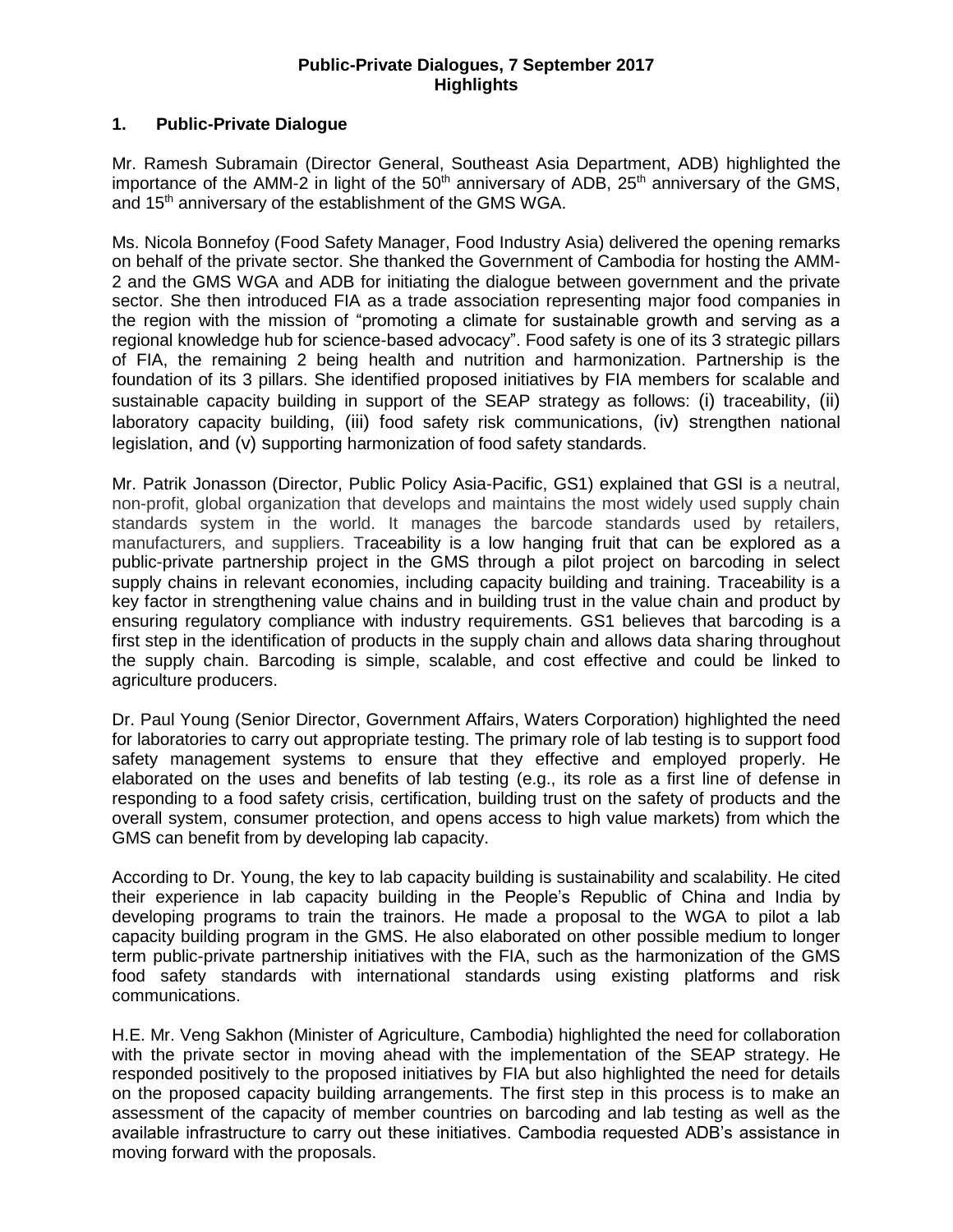H.E. Dr. Phouang Parisak Pravongviengkham (Deputy Minister of Agriculture and Forestry, Lao PDR) stated that he is very open to the offers proposed by FIA. He mentioned that efforts on traceability have been started in his country but that a standardized system has yet to come to fruition. Currently, the private sector is unable to export meat products to Viet Nam because of the lack of a barcode system. Lao PDR is also working on GI, where barcoding is also important.

He also stated his willingness to work with the private sector on a standardized system in agricultural products. He cited their initiatives with PRC on rice and the need for improved lab capacity to accelerate the provision of data requirements. He also stressed the importance of harmonizing standards and asked if the private sector can help speed up the process in this regard. Risk communications is another area where he showed interest.

Mr. Subramaniam lauded FIA's proposals and their work in PRC, India, and other countries. He pointed out that the GMS has made a lot of progress in physical infrastructure and transport connectivity but lags in the hardware-software nexus. To carry the proposals forward, Mr. Subramaniam recommended further discussions with GMS counterpart to see if these proposals can be started as pilot projects. This will require an assessment of gaps and tailoring the capacity building programs based on country needs. He also mentioned efforts by the Mekong Business Initiative to bring together government and the private sector over the past 3 years.

Cambodia and Lao PDR elaborated on their problem in accessing markets and the need for capacity building in barcoding and lab testing to meet international standards. Both cited the importance of this dialogue in moving forward with the SEAP Strategy.

# **2. Public-Private Roundtable**

Mr. Ng Kim Keat (Chair of the Science and Technology Committee, FIA) provided a brief introduction on FIA. FIA aims to become the trusted voice of the food industry and a trusted partner by both government and the private sector. He expressed FIA's interest in collaborating with the GMS WGA and ADB on future activities.

Mr. John Jeong (Investment Specialist, Private Sector Operations Department, Asian Development Bank) presented an overview of the SEAP Strategy as a common ground in promoting quality and safe food in the GMS. His presentation identified key areas, where publicprivate partnership are needed, and proposed several low hanging fruit to initiate public-private collaboration as follows: (i) traceability through the pilot of GS1 barcode-based systems for facilitating and monitoring cross-border trade and the establishment of Government-to-Government, B2G and G2B data sharing; (ii) strengthening national legislation/regulations through public-private dialogue; (iii) promoting harmonization of food safety standards that will enhance trade through public-private dialogue; (iv) establishing mechanisms for laboratory capacity building on leadership, management and technical aspects; (v) food safety risk communication through the development of the the AINS 2.0 platform's utility as a GMS food safety communication tool and knowledge repository; and (vi) work with MATCh to identify where technological solutions could help to address key food safety issues.

# **Panel Discussion**

The panel responded to the first set of questions on What capacity building initiatives need to be prioritized? What is the role of the public sector and the private sector and synergy of publicprivate partnerships?

Dr. Paul Young (Senior Director, Government Affairs, Waters Corporation) stressed the importance of lab capacity as a mechanism for delivering safe food. He elaborated on the benefits and uses of lab testing as a mechanism to verify and ensure that food safety systems are in place, effective, and being employed; and as a means to address a crisis. According to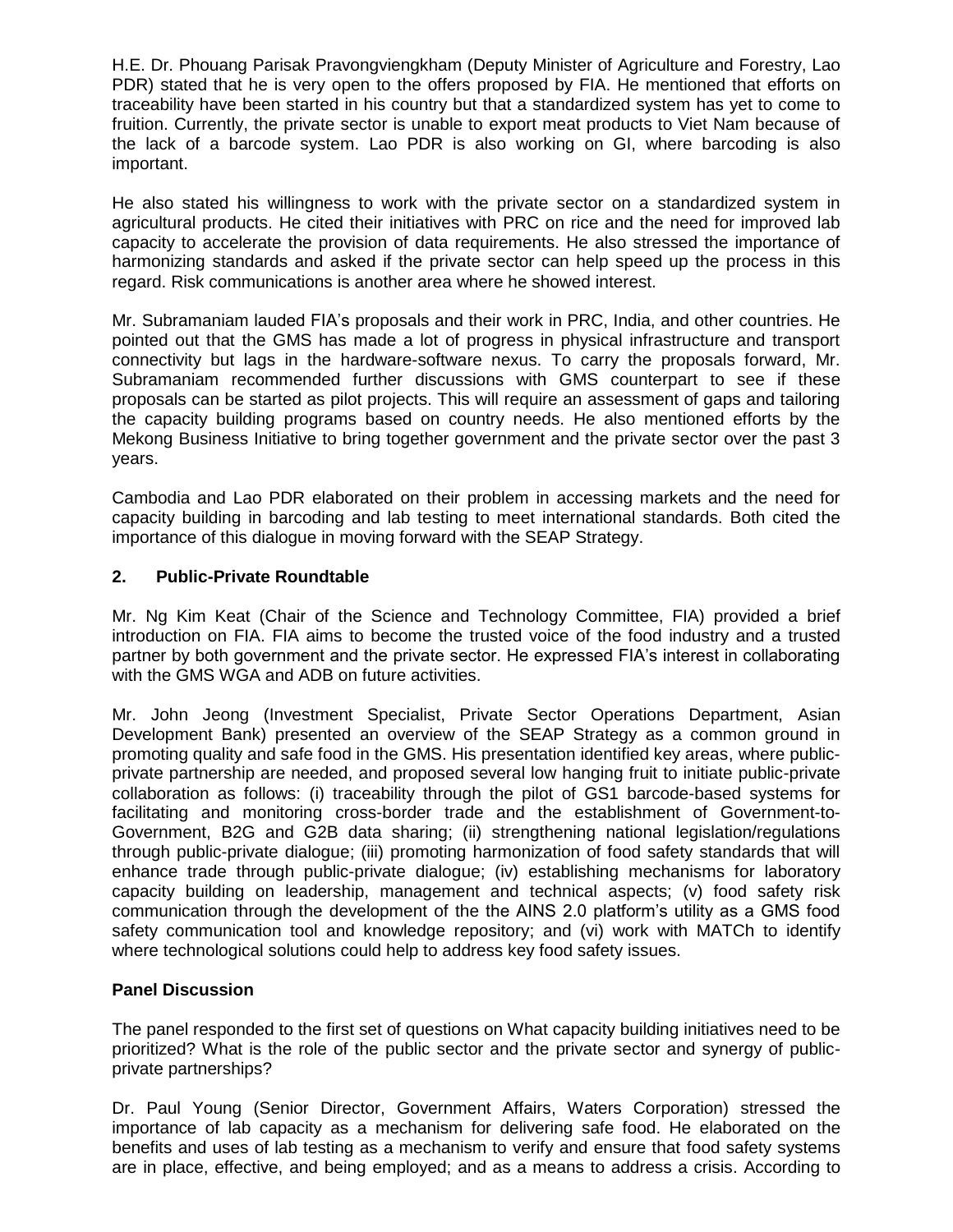Verification of the food safety systems is about building trust in the food safety systems that are being employed. Trust can only be built if there is confidence in the lab system. This implies that lab tests give the right results which are the basis for decision-making.

He cited their experience in PRC and India, where FIA supported a capacity building pilot project involving a few skilled scientists, who were trained on food safety standards in Maryland or Singapore through a training of trainors program. The program has been proven effective, sustainable, and scalable.

Dr. Young made a proposal to the GMS WGA on lab capacity building. This involves the identification of skilled scientist by the countries, who will then be brought to Singapore to teach them how to be trainors. This is a concrete action that can be rolled out before the end of 2017 (i.e., trainors are trained in 2017 and are supported in the delivery/rollout of training in their respective countries by 2018).

Mr. Patrik Jonasson (Director, Public Policy Asia-Pacific, GS1) stressed the need to build trust in the international supply chains in agri foods and the role of wider application of the barcoding system and supply standards in instilling trust and a food safety culture. He cited the case of New Zealand, where efforts are being exerted towards the creation of a food safety culture within the companies. In Malaysia, GS1 worked with the durian association on exporting durian to Chinese market using barcoding. As a result, consumers can check on product quality. Farmers also benefit since they are able to command a higher price for safe and quality produce. Within the GMS, GS1 has an MOU with 13 government agencies in Thailand and 11 local governments in the PRC on the use of the barcoding system for traceability.

Mr. Jonasson made a proposal to the GMS WGA to pilot a capacity building project on GS1 barcode-based systems involving domestic or cross border supply chains.

#### **Government Response**

H.E. Mr. San Vanty (Under Secretary of State, Ministry of Agriculture, Forestry, and Fisheries, WGA Coordinator, Cambodia) inquired on the time frame and number of trainees involved.

Dr. Young stated that his proposal on lab capacity building can be initiated by December 2017 and its roll out to countries by 2018. Dr. Young has already secured the facility for the training and have discussed with trainors in Maryland. Given the intensive nature of the training, he proposed starting the pilot with 2 scientists per country or a total of 12 for the GMS.

Mr. Jonasson stated the pilot project on barcoding can be started in November or December 2017 and can be carried out in the local language. One training batch involves 50–60 people and each training session has a duration of 2-3 days. Training is done in their office in Bangkok but they have the capacity and local offices to carry out the training in country except for Myanmar, where they do not have an office and where the Thai office is handing training.

H.E. San Vanty instructed the WGA Secretariat to coordinate and facilitate the process.

H.E. Dr. Phouang Parisak Pravongviengkham (Deputy Minister of Agriculture and Forestry, Lao PDR) stated that quality food production is not only about agriculture. Food safety that ensures long term development of quality food chain system that is competitive has to be dealt with at the interministerial level and should be reflected in the national agenda. Lao PDR's national interministerial committee is chaired by the Deputy Minister and includes representatives from industry and commerce (e.g., producers, financial institutions, etc.). He also stated that Lao PDR is developing a number of national programs that is focused on specific niche products (aroma rice; quality tea; coffee; organic fruits, vegetable, and cattle) to serve as a springboard for exports. He also stated that Lao PDR has been working on GI because of their focus on niche products over the last 10 years. He reiterated the need to harmonize food standards in the region through traceability and lab capacity building.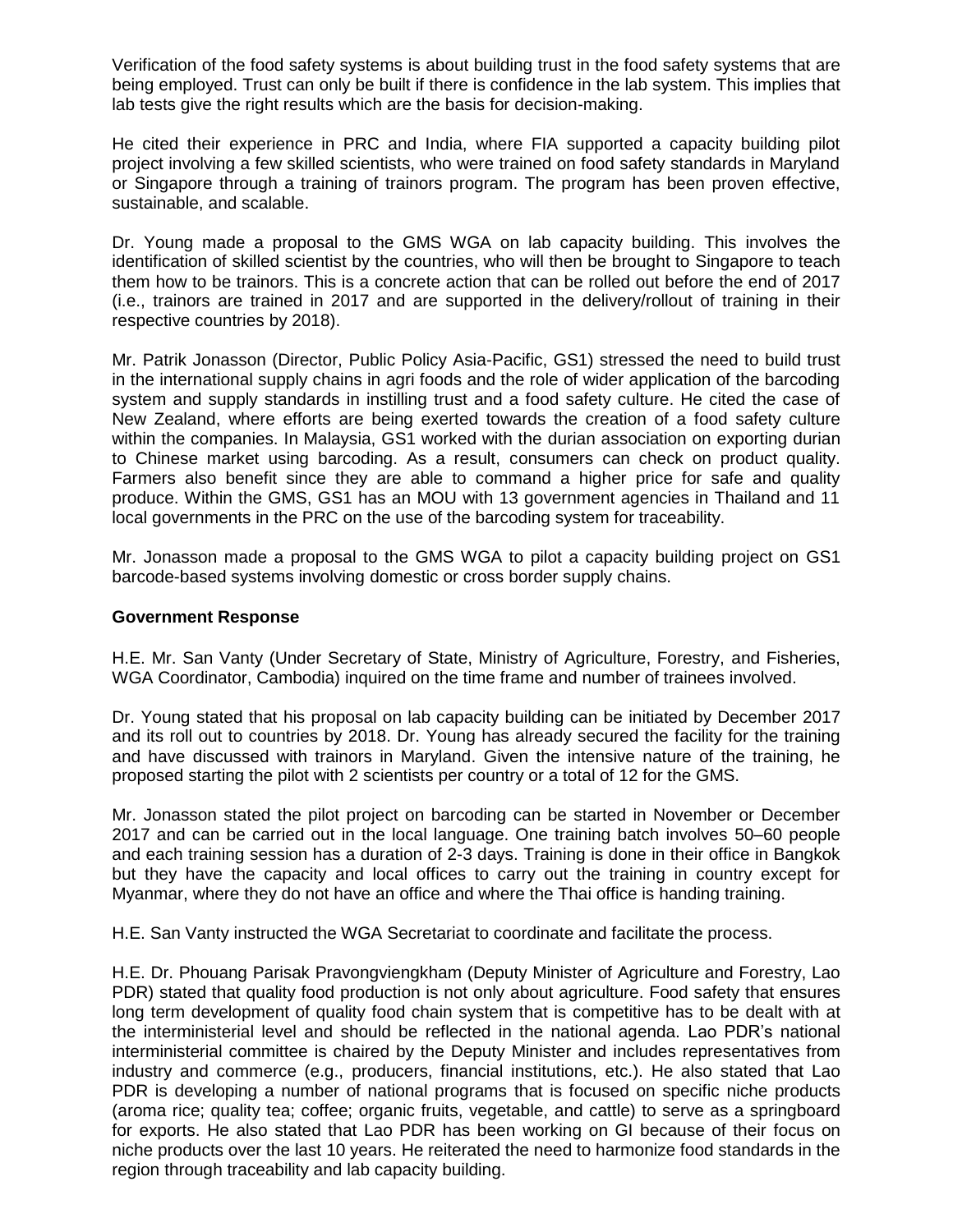#### Panel Discussion

The panel responded to the second set of questions on What investments will be required? What is the role of the public sector and the private sector and synergy of public-private partnerships?

Mr. Johanson mentioned investments in hardware and software, such as barcode readers, basic software that can be used with google chrome; plug and play.

Mr. Young stated that there is clear need for investment in facilities where people will be trained. However, in the case of the pilot program on lab testing capacity building, FIA can offer access to its lab in Singapore that can deliver the training to GMS participants and bring in trainors from the University of Maryland to conduct the training. Counterpart funding will be needed to bring in participants from the GMS who will be trained in lab testing. In the long-term, the establishment of a dedicated facility to deliver training may be considered to support the roll-out of the program, as in the case of India.

Mr. Yu Xiaodong (Deputy Director, Department of Supervision on Animal and Plant Quarantine, General Administration of Quality Supervision, Inspection and Quarantine, People's Republic of China) inquired on who can ensure food safety for the product once the barcode is given?

According to Mr. Jonasson, traceability is a small part of the system and does not guarantee that food is processed in a safe and quality way. However, in the case of contaminated food for example, the traceability system makes it easier to track and withdraw contaminated food.

Mr. Jiangfeng Zhang (Director, Environment, Natural Resources and Agriculture Division, Southeast Asia Department, ADB) recognized the importance of traceability and infrastructure investment in delivering the SEAP Strategy. He inquired on priority infrastructure investments for safe and environment-friend agrifood.

Mr. Ng stated that the private sector will invest in areas where there is resource opportunity. He reiterated the interest of the private sector want to contribute to the development of counties and support business interest in the national agenda.

Mr. Arrut Navaraj (Managing Director, Sampran Riverside) shared the experience of Sampran Riverside as a model that creates trust between organic farmers and consumers through PGS system. This is something that can be adopted throughout the GMS.

Mr. Young added that the value of the training of trainors program on lab capacity is on the network piece (i.e., trainors in each of the GMS are able to exchange information). He also suggested a possible public-private partnership initiative on strengthening national legislation by developing a cadre of food safety professionals in the GMS. This may be modelled after their project in India where Indian scientists earn their MS in Food Safety through distance learning. Another option is to bring a group from the GMS to undergo their MS n Food Safety in a university in Belfast.

Viet Nam shared their experience under a Canadian funded project that involved sharing of analysis from different laboratories. The Viet Nam representative raised the issue on the application of traceability in the GMS, which is characterized by small farms and the importance of cross-border in harmonizing standards.

H.E. Parisak shared that Thailand has been generous in sharing their lab resources with Lao PDR. He stressed the importance of South-South cooperation.

Mr. Stephen Passeri (Project Coordinator, Food and Agriculture Organization of the United Nations) stated that countries will need time in identifying the right candidate for the proposed